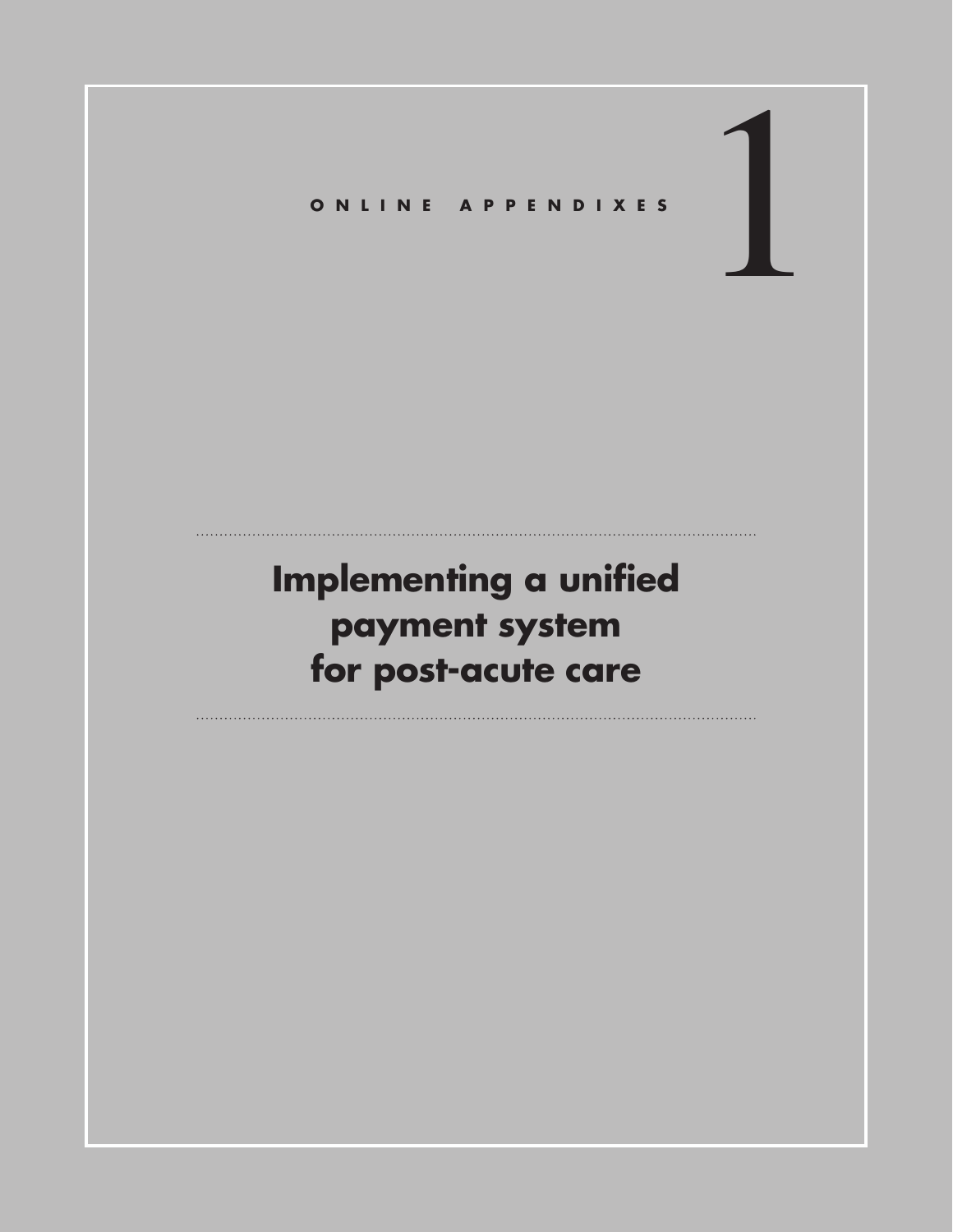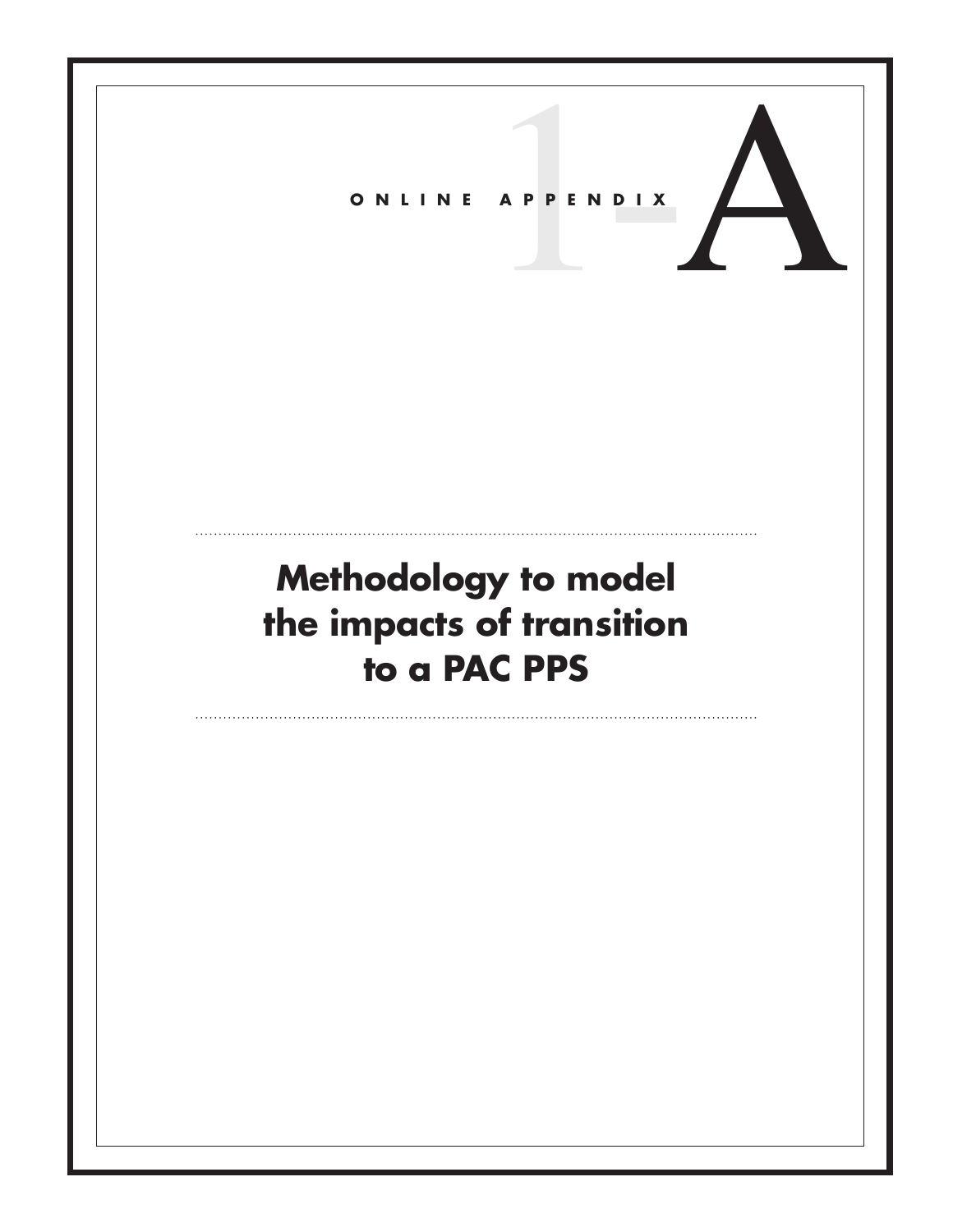In June 2016, we reported that a single prospective payment system (PPS) for post-acute care (PAC) was feasible using administrative data to predict the costs of and establish payments for all PAC stays (Medicare Payment Advisory Commission  $2016$ .<sup>1</sup> This appendix summarizes the methodology used in that work to estimate the costs of PAC stays, predict the cost of stays using patient and stay characteristics, and then use these predicted costs to establish payments for each stay. A full description of that methodology is found at http:// www.medpac.gov/docs/default-source/reports/chapter-3 mandated-report-developing-a-unified-payment-systemfor-post-acute-care-june-2016-report-.pdf?sfvrsn=0. This appendix then describes the approach taken to update the cost and payments of the 2013 PAC stays to 2017. The last section includes definitions of the patient groups used to evaluate the design and impacts of a PAC PPS.

# **Estimate the actual costs of 2013 PAC stays**

The analysis of the 2013 PAC stays was based on 8.9 million stays across the four settings (about 10 percent of stays had missing data and were dropped). The costs per stay include all Medicare-allowed expenses, including overhead costs and the costs associated with teaching programs and treating low-income patients (in inpatient rehabilitation facilities (IRFs)). We estimated the costs of therapy and nontherapy ancillary (NTA) services (such as drugs) by converting the charges for these services (from claims data) to costs using facility-specific and department-specific cost-to-charge ratios (from the facility's cost report).<sup>2</sup> All costs were standardized using the provider's wage index.

We did not have measures of routine relative resource use at the patient or stay level for the PAC stays in 2013. Since we had estimates of routine costs for the stays included in CMS's Post-Acute Care Payment Reform Demonstration (PAC–PRD), which we were required to use for the June 2016 report, we developed a model to predict routine costs using patient and stay characteristics. We then applied this model to the 2013 PAC stays to predict their routine costs. We calculated an average routine cost per stay from each provider's Medicare cost report and used the model prediction to adjust a stay's routine cost up or down relative to the facility average.<sup>3</sup> We expect the Secretary

would use a full year of PAC claims and a recent cost reporting period to establish the design of a PAC PPS.

# **Predict the cost of 2013 stays using patient and stay characteristics**

The PAC PPS design relies on models that predict the cost of stays using patient and stay characteristics and Poisson regression models.<sup>4</sup> We developed one model to predict the costs of routine and therapy care for stays in the four PAC settings and a separate model to predict NTA costs for stays in skilled nursing facilities (SNFs), IRFs, and long-term care hospitals (LTCHs). We developed a separate model for NTA services because the home health care benefit does not cover these services. Because routine and therapy costs are so much lower for stays treated by home health agencies (HHAs) compared with stays treated in the institutional settings (SNFs, IRFs, and LTCHs), we included a home-health indicator in the model predicting routine and therapy costs. Without this adjustment, the model would predict costs that are too high for HHA stays and too low for stays in institutional PAC settings; if used to establish payments, the model would substantially overpay HHAs and underpay the other PAC providers. Our analyses suggest that this adjustment would be substantial (Medicare Payment Advisory Commission 2016).

We used the following information to predict the cost of stays (for both models):

- patient age and disability status;
- primary reason to treat (approximated by the Medicare severity–diagnosis related groups  $(MS–DRGs))^{5}$ ;
- patient comorbidities;
- days spent in the intensive and coronary care units during the prior hospital stay;
- the patient's severity of illness using the all-patient refined–diagnosis related groups (APR–DRGs);
- the number of body systems involved with the patient's comorbidities;
- the patient's risk score;
- the patient's frailty<sup>6</sup>;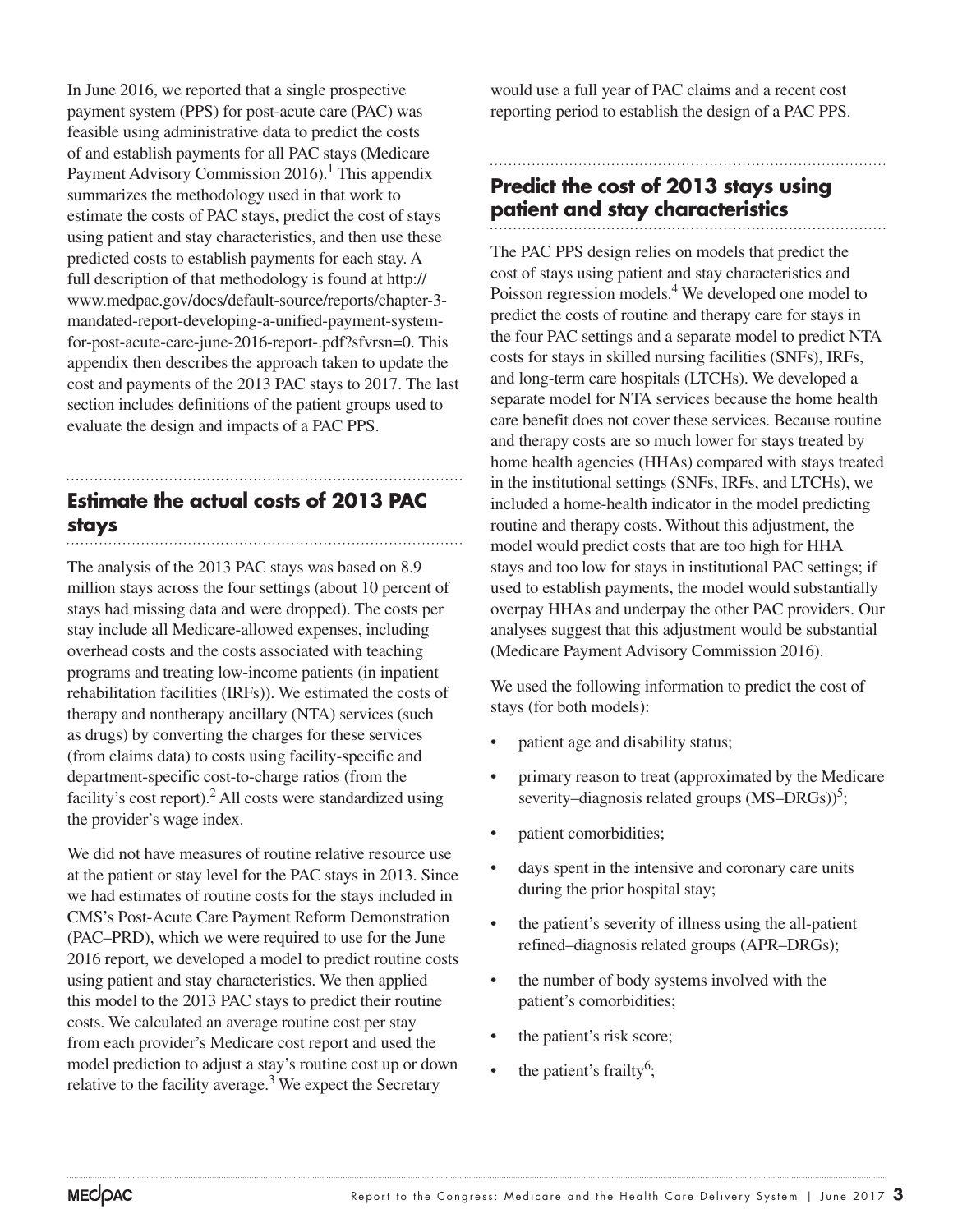- the patient's cognitive status; and
- other aspects of care (bowel incontinence, severe wounds or pressure ulcers, use of certain high-cost service items, and difficulty swallowing).<sup>7</sup>

We included these factors because they captured different dimensions of a patient that could influence the cost of care. The Secretary may consider other dimensions or other measures of the same dimensions in the final design.

We avoided including in the model indicators of service use that might be manipulated by providers (such as the amount of rehabilitation therapy, the number of therapy disciplines, or the use of oxygen without a link to a respiratory diagnosis). However, we did include indicators for ventilator care, tracheostomy care, and continuous positive airflow pressure because the cost of these services is significant, and use is much less likely to be influenced by payment policy.

#### **Estimate payments that include outlier policies for 2013 PAC stays**

The predicted costs for routine and therapy services and the predicted costs for NTA services were combined for a total predicted cost per stay. The total predicted cost of each stay was then adjusted by a uniform multiplier to ensure that aggregate payments under the new design equaled those under the current PPS (that is, the new payment system is "budget neutral" and does not raise or lower aggregate spending).

Because some patients' care needs are considerably higher or lower than expected, we developed two outlier policies that would adjust payments for these stays. A high-cost outlier policy would protect providers from incurring exceptionally large losses from treating unusually highcost stays and would help ensure beneficiary access to services. We modeled an illustrative high-cost outlier policy setting two pools (one for home health care stays and one for institutional PAC stays) at 5 percent of spending. Providers would receive the PAC PPS payment plus 80 percent of the difference between the fixed loss amount and the remaining cost of the stay.

A short-stay policy protects the program and taxpayers from excessive payments that would otherwise result for unusually short stays. Instead of being paid a full stay amount, short stays are paid a daily rate for the duration of the stay. We calculated the average cost per day for short stays across all institutional PAC stays and this amount for the number of days in the stay. Similarly, for home health

stays, we calculated an average per visit cost for short stays and attributed this amount for the duration of the short stay. We added 20 percent to the first day (or visit) to acknowledge the higher costs typically incurred the first day of the stay.

### **Update the costs and payments for 2013 PAC stays to 2017**

To evaluate the need for a transition and the level of payments, we first updated the costs and payments of the 2013 stays to the level of costs and payments in 2017. This updating provides a more current picture of the need for a transition and whether payments in 2017 are aligned to the cost of stays. The estimated costs and payments in 2017 are the starting point for all analyses included in this chapter.

To update the costs to 2017, we inflated our estimates of the costs of 2013 stays using the average cost increases by PAC setting. For the institutional PAC settings, we used the market basket increases estimated by CMS for each setting. Because HHAs typically hold their cost increases to significantly below market basket, we conservatively assumed cost growth slightly higher than the average actual changes in the cost per visit over the 2011 to 2015 period. Because we are estimating the 2017 costs for the same 2013 PAC stays, we do not factor in any change in case mix. We also factored in estimates of any additional costs projected for 2016 and 2017 such as the costs of implementing the long-term care regulations that SNFs will incur beginning in 2017.

To estimate payments in 2017, we updated each stay's payment by the update included in each setting's final rules between 2013 and 2017 (based on the end date of the stay). These factors include the market basket updates, the reductions to payments to IRFs and LTCHs mandated by the Patient Protection and Affordable Care Act of 2010, forecast error corrections, required rebasing, coding adjustments, or other changes to payments.

## **Definitions of the patient groups used in our analyses**

We evaluated the design and considered the impacts of the PAC PPS using over 30 different patient groups. Stays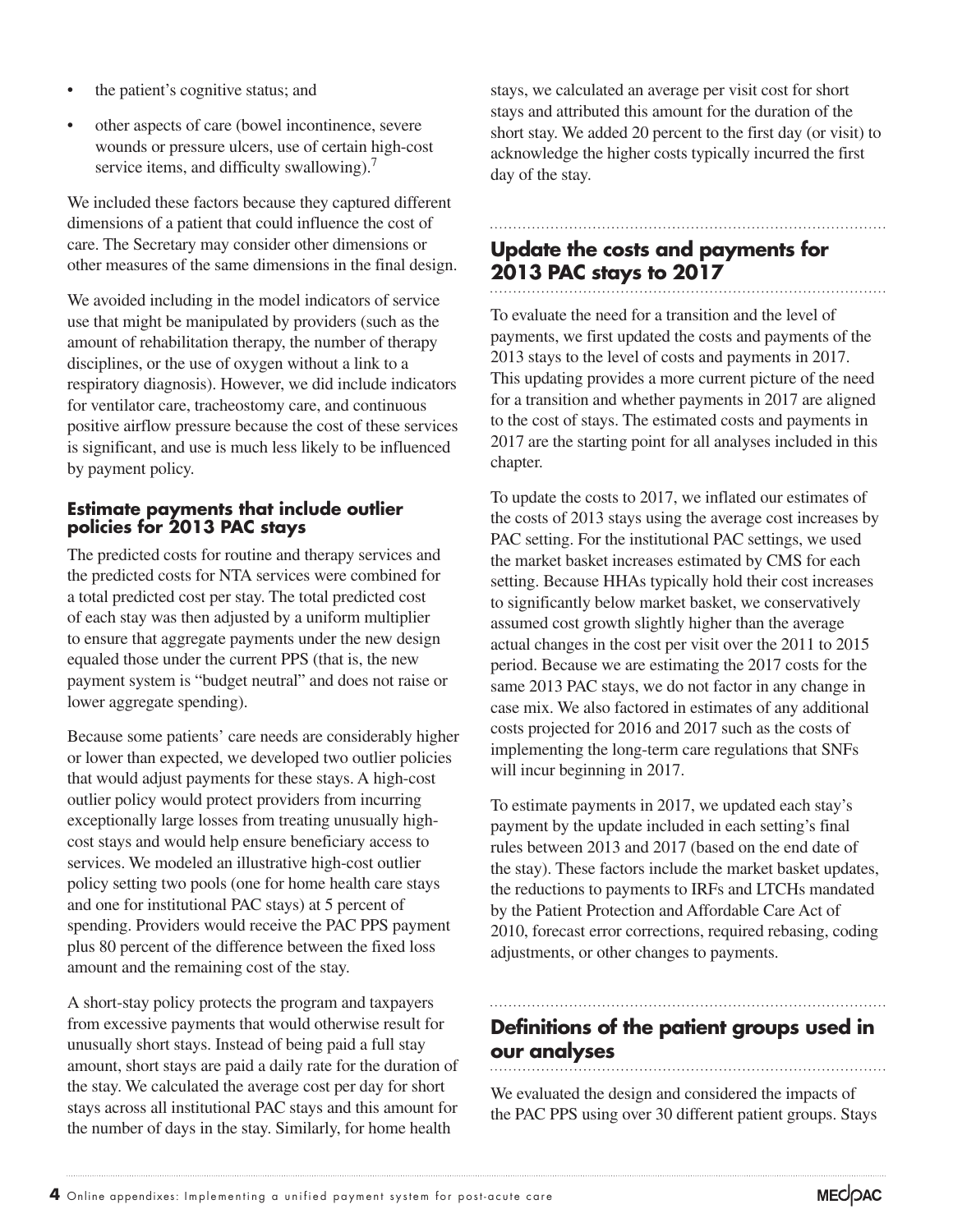were assigned to one or more groups based on the stays' characteristics. The groups we examined included clinical conditions, medically complex stays, patient frailty and cognitive status, and other stay and patient characteristics.

#### **Clinical conditions**

Twenty of the 22 clinical conditions we examined were based on information (diagnosis and procedure codes) from claims for the preceding hospital stay and, where there was no prior acute hospital stay within 30 days, from claims for the PAC stay. Two clinical conditions, ventilator care and severe wound care, were based on information from the PAC claim. For stays without a prior hospital stay, the MS–DRG assignment was simulated using information from the PAC claim. Except for stays for patients with serious mental illness, the clinical condition groups were mutually exclusive, with stays first assigned to ventilator care, then severe wound care; all other stays were assigned to a major diagnostic category (MDC) based on the MS–DRG.

We report on the following 13 clinical conditions because they accounted for at least 2 percent of stays or were of particular interest:

- Ventilator care:
- Severe wound care:
- Stroke;
- Other neurology medical—medical stays assigned to MDC 1, excluding stroke;
- Orthopedic medical—medical stays assigned to MDC 8;
- Orthopedic surgical—surgical stays assigned to MDC 8;
- Respiratory medical—medical stays assigned to MDC 4;
- Cardiovascular medical—medical stays assigned to MDC 5:
- Cardiovascular surgical—surgical stays assigned to MDC 5;
- Infection medical—medical stays assigned to MDC 18;
- Hematology medical—medical stays assigned to MDC 16;
- Cardiovascular medical—medical stays assigned to MDC 5;
- Skin medical—medical stays assigned to MDC 9; and
- Serious mental illness—includes stays for beneficiaries with schizophrenia, bipolar disorder, or severe depression, identified using the hierarchical condition code indicators 57 or 58; this group and the other clinical groups are not mutually exclusive (a stay can be assigned to another clinical group and to the serious mental illness group).

#### **Medically complex stays**

- Multiple body systems—stays in institutional PAC settings for patients with diagnoses involving five or more body systems. About 5 percent of stays are included in this group;
- Chronically critically ill—stays for patients who spent eight or more days in the intensive care or coronary care unit during the preceding hospital stay or were on a ventilator in the PAC setting. About 5 percent of stays are included in this group; and
- Severity of illness Level 4 (the highest level)—stays in institutional PAC settings for patients assigned to the highest severity group (Group 4, indicating extreme severity) using the APR–DRG based on the diagnostic information from the immediately preceding hospital stay (or simulated for patients admitted directly from the community). About 4 percent of stays are included in this group.

#### **Patient frailty and cognitive status**

- Patient frailty—We used the JEN Frailty Index to assign stays to the top (most frail) and bottom (least frail) quartiles of the distribution of the frailty scores; and
- Impaired cognition—patients who were in a coma or had dementia or Alzheimer's disease.

#### **Other stay and patient characteristics**

- Low and high therapy—Stays with the lowest (bottom quartile) and highest (top quartile) therapy costs as a share of total stay costs. For home health stays, the low group includes the 40 percent of HHA stays with no therapy costs.);
- Community admissions—Patients with no hospital stay within the 30 days preceding the PAC stay, identified by the lack of a matching hospital claim;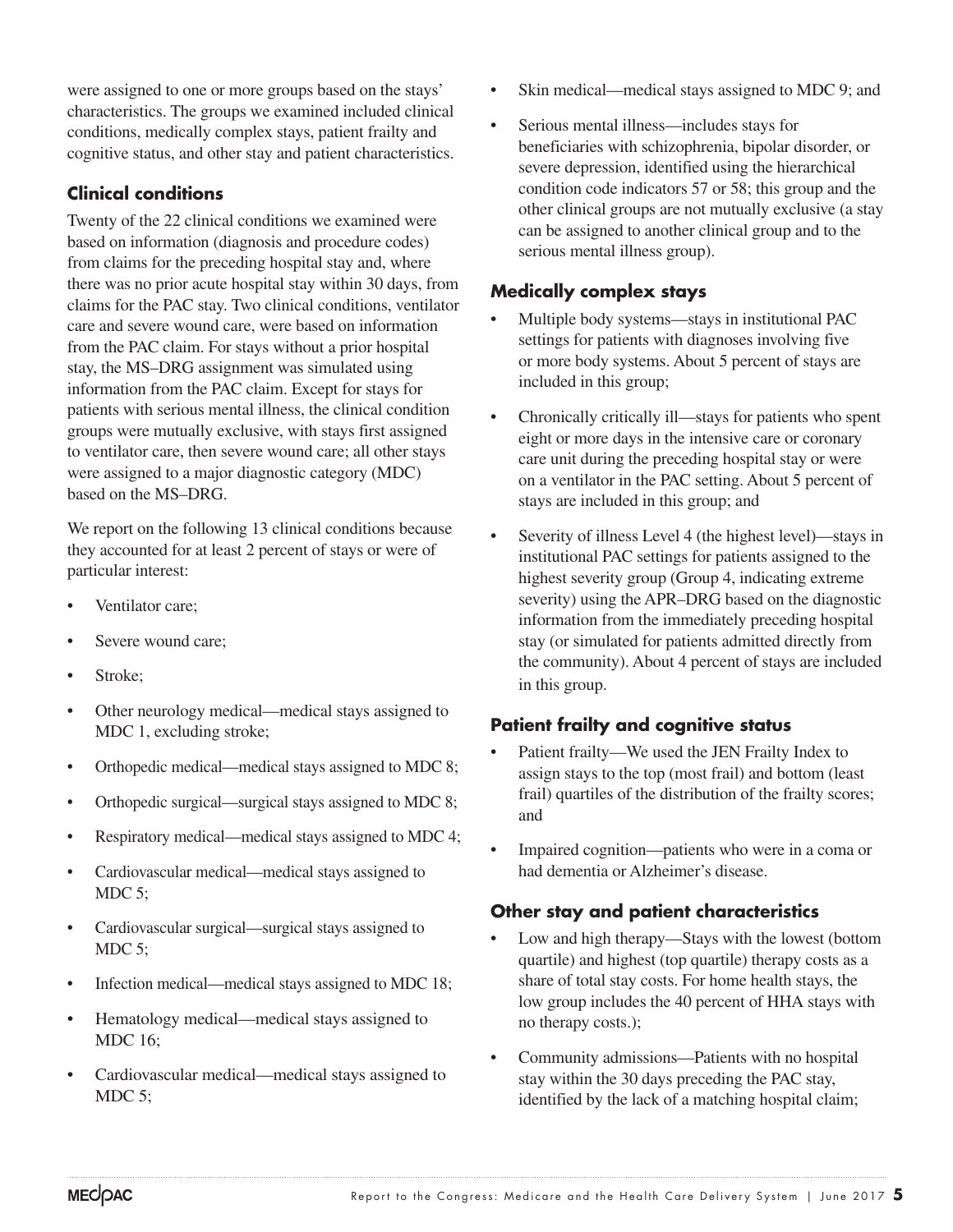- Patients with a prior hospitalization;
- Patients with disabilities;
- Patients dually eligible for Medicare and Medicaid;
- Patients with end-stage renal disease; and
- Patients age 85 years and older. ■

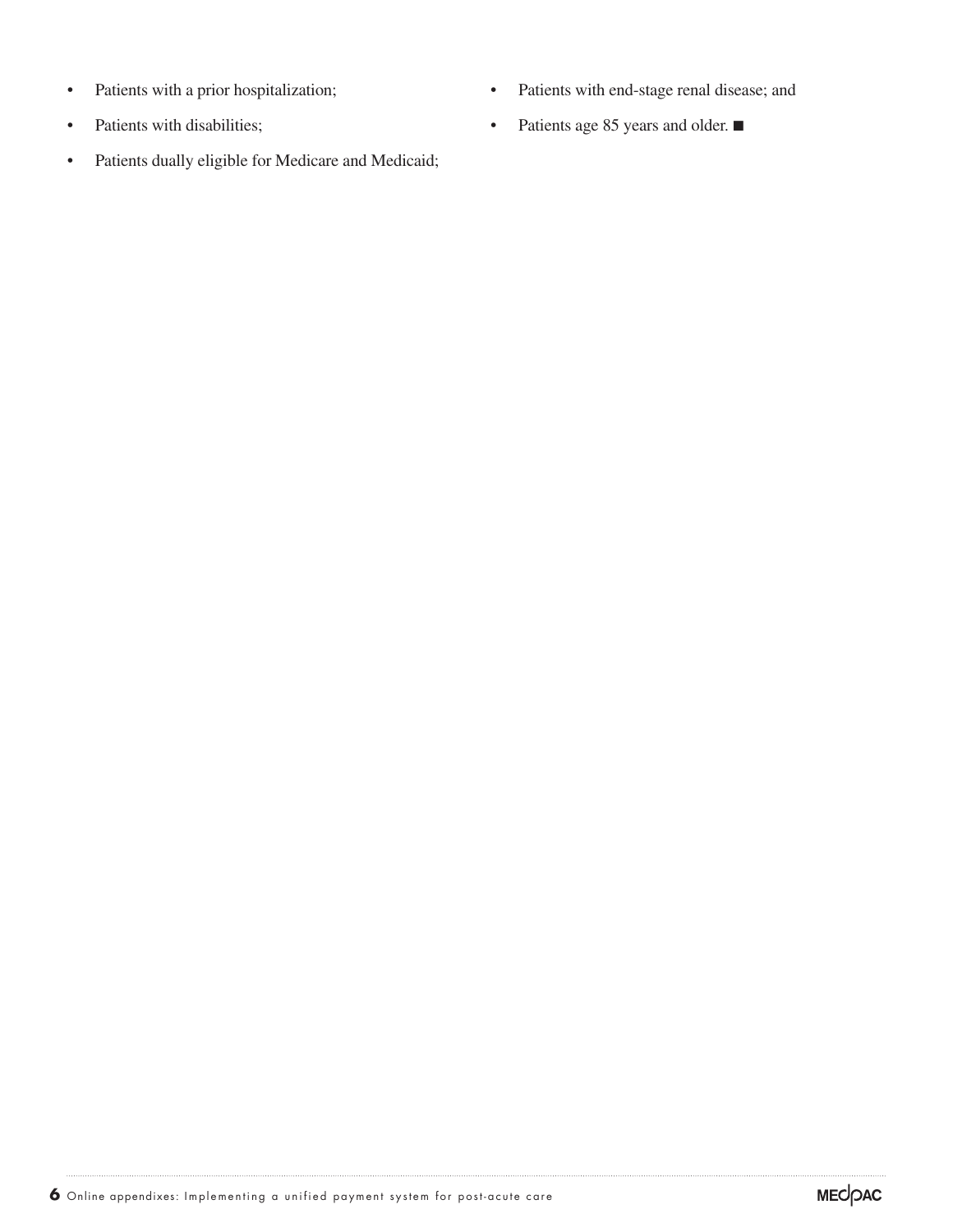# **Endnotes**

- 1 PAC includes home health agencies (HHAs), skilled nursing facilities (SNFs), inpatient rehabilitation facilities (IRFs), and long-term care hospitals (LTCHs).
- 2 Nontherapy ancillary services include drugs, respiratory care, ventilator services, and other miscellaneous ancillary services such as laboratory tests and radiological exams. They account for 13 percent of SNF and IRF stay costs and 35 percent of LTCH stay costs.
- 3 An alternative approach could have simply estimated the average routine cost per day (readily available from the cost report) and then multiplied that figure by each stay's length. In the case of HHA, the cost per visit (by visit type) for nontherapy visits could be multiplied by the number of nontherapy visits. However, these approaches would ignore that patient care costs vary by more than length of stay, which our chosen approach attempts to capture.
- 4 Compared with ordinary least squares regression, the Poisson regression gives less emphasis to infrequent but exceptionally high-cost stays. In addition, Poisson models can more easily handle dependent variables with zero values (such as stays with no NTA or therapy costs).
- 5 The diagnosis related group, comorbidities, severity of illness, and number of body systems were calculated from the hospital claim when there was a preceding hospital stay or simulated from PAC claims for stays without a preceding hospitalization.
- 6 The measure of frailty we used was the JEN frailty index, an algorithm developed by JEN Associates Inc. to identify frail older adults who may be at risk of institutionalization. The index is based on 13 grouped categories of diseases or signs found to be significantly related to concurrent or future need for long-term care services. The algorithm uses diagnosis codes from claims. We included the 13 components in the index in the administrative models because functional status information was not available.
- 7 Severe wound care includes patients with a nonhealing surgical wound; an infected wound; a wound for a patient who is morbidly obese; a fistula; osteomyelitis; or a Stage III, Stage IV, or an unstageable pressure wound.